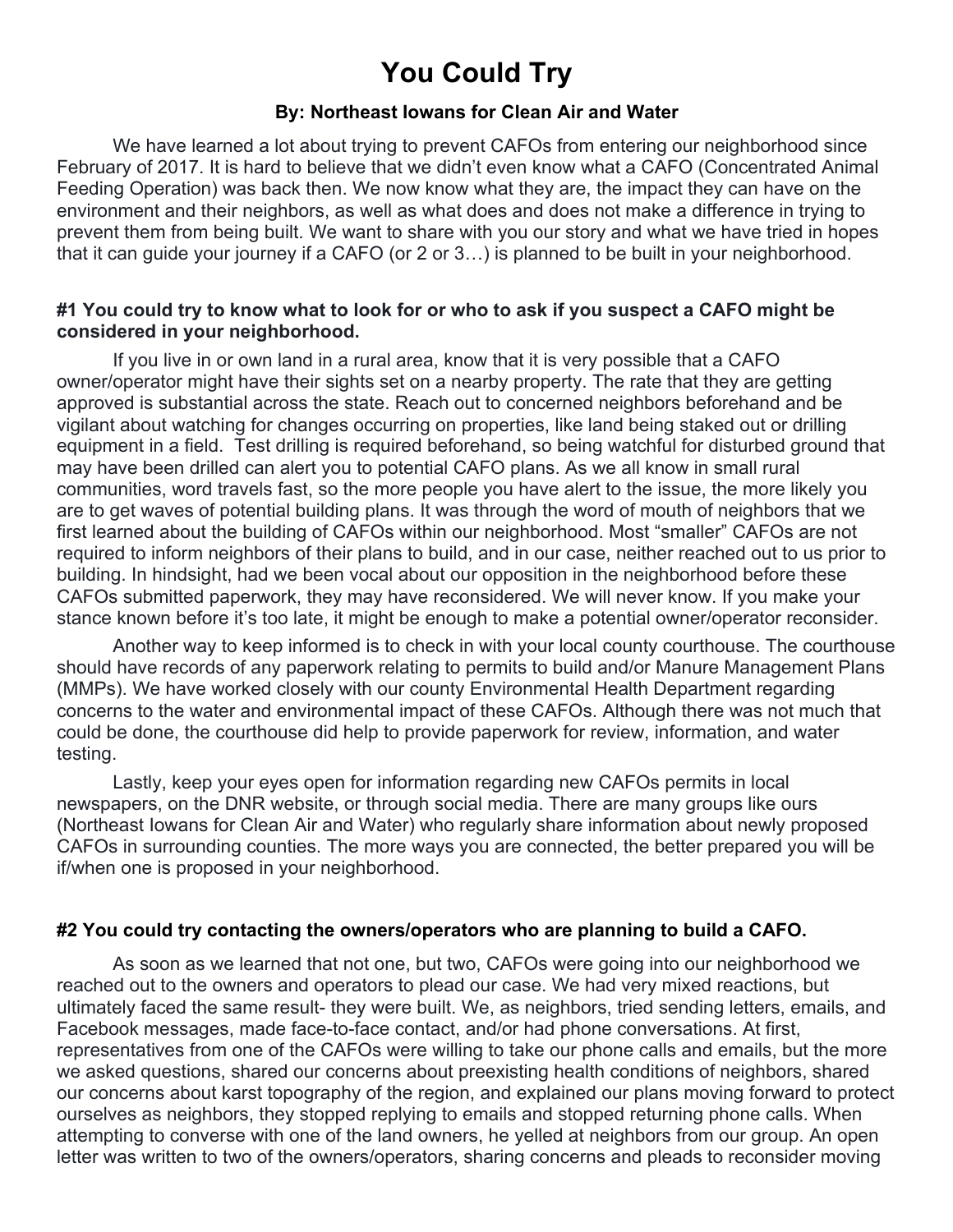forward. We have yet to hear a reply from one of them, but the other did maintain civil communication through face-to-face interactions and phone calls. In the end, he did still move forward in building the CAFO. Although this attempt did not help in our case, I have read examples of those who will reconsider building a CAFO after neighbors have reached out. It is worth a try, and you will get a clear picture early on in terms of how "neighborly" things are going to be moving forward.

# **#3 You could try reaching out to experts.**

One of the absolute best things we did was contact representatives from SRAP (Socially Responsible Agricultural Project) and/or JFAN (Jefferson County Farmers and Neighbors) who have experience fighting CAFOs nationally and statewide for years. We connected with representatives who worked tirelessly to help educate us, give advice, and support us in any ways possible. We participated in conference calls which helped us all get on the same page, delegate responsibilities, and create an action plan. Our representative helped us review the MMPs (Manure Management Plans) and found many errors. When the errors were shared with the DNR though, nothing much came of it, but it was important to see that there were errors to follow-up on (for example there was an overlap of land in which double-application of manure from two separate CAFOs was to be applied that needs to be remedied). They helped us make sure that the distances from wells, residences, sinkholes, etc. was meeting the requirements. They connected us with state journalists interested in our stories and knew who to contact in Des Moines regarding our concerns. We also received assistance from representatives from ICCI (Iowa Citizens for Community Improvement). They also gave advice, participated in conference calls, helped push out information regarding our case online, and organized an informative meeting at the county fairgrounds to educate other concerned residents about what is going on in rural Iowa. If you are just starting your fight against CAFOs, please consider reaching out to a group with expertise as their knowledge and support has been tremendous.

#### **#4 You could try uniting with other concerned neighbors and plan regular meetings.**

This is one of the most pivotal things you can do as you will need a support system through this journey. Reach out to neighbors who share your concerns. Plan regular meetings, potlucks, phone calls, and ways to regularly communicate. Delegate responsibilities. Find the strengths that each neighbor provides and capitalize on those strengths. This can range from neighbors who have strong networking skills, strong organizational skills, strong knowledge of the land and farming practices, strong idea-generating skills, strong writing skills to compose editorials, strong listening skills, strong cooking/baking skills to provide comfort food, strong humor to provide laughs…you name it, you will need it. There is great strength in numbers, but there is also comfort in knowing you are not alone. So, please reach out to neighbors who share your concerns and unite together.

# **#5 You could try creating a social media presence.**

Once regular meetings were established by our group, we formed the name Northeast Iowans for Clean Air and Water. We then developed a Facebook page to help connect with others near and far. We also could share our stories, our progress, get insights from others who have had similar journeys, educate others about the impact of CAFOs, and continue to feel connected to others who care. This has been one of the most influential ways that we have raised awareness to the issues we are facing. With the use of social media, we do have some advice to share. There most likely will be backlash, bullying, profanity, and harassment that happens as this is a difficult topic. Remember that when others go low to always stay high. Share research, raise concerns, ask questions, challenge inaccuracies, but do so out of a place of respect and civility, even if it isn't earned. That is going to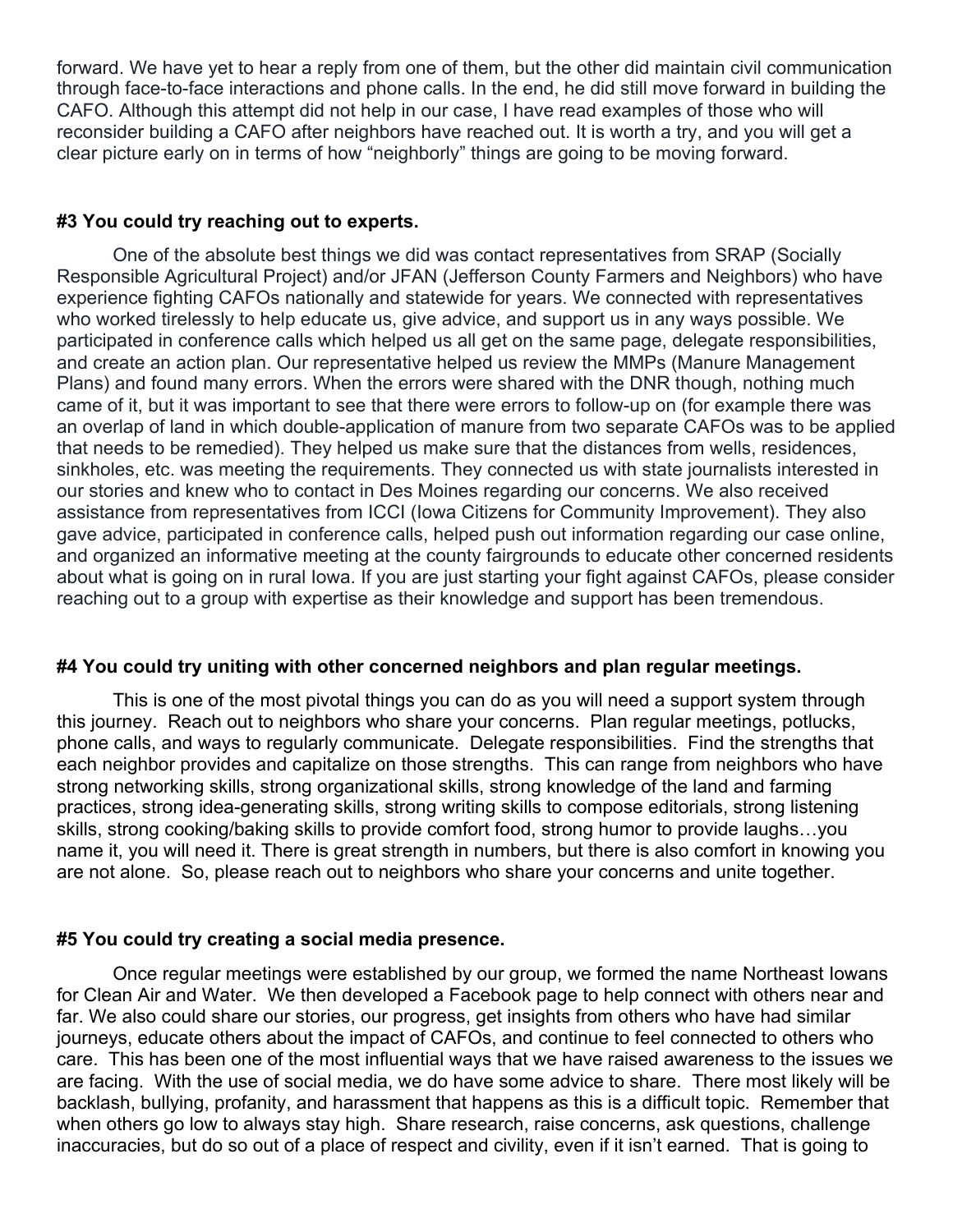help move your cause forward and earn respect from those in support or those who are trying to make up their minds regarding how to feel about what is happening.

#### **#6 You could try writing editorials for newspapers.**

This is also such a significantly important step in the process. By writing editorials to your local newspaper (and potentially statewide newspapers), you are reaching out to those people who are most invested in what is happening in your county or state and to those who do not use social media. We have found that the editorials we have written have inspired others to learn more, question more, talk more, and even write their own editorials. There are people who care greatly about the environment and the people of our state who have no idea what CAFOs are and their potential implications. Editorials are a chance to share the very personal ways that CAFOs are impacting others while also educating community members of an issue that should warrant their attention. Understand that not all people are comfortable with writing editorials, but even if you find one or two people within your network or neighborhood group who are comfortable with writing, you can spend time brainstorming topics together that can then be pushed out to the newspaper with fine-tuning. We have heard the impact that our editorials have had within our county, so it is worth the time investment.

### **#7 You could try making your stance known visibly.**

In addition to the work we have done on social media and in newspapers, we did also try to make our stance known visibly in our neighborhood by putting up signs. In our case, we put up four separate signs. The first three read: Clean Air. Clean Water. Our Future. The fourth sign was worded to put a stop to a local CAFOs from going in. These signs were put up with the permission of a land owner in proximity to the CAFOs. Although we did not choose to participate in formal protests or rallies that some groups have tried, we did feel this was a way of making our position known within our neighborhood. What we didn't anticipate is that early one morning the fourth sign would be sawed off and stolen. Although the local police did investigate, the person/people who stole the sign have yet to be identified (we remain hopeful that someone will do the right thing and report those responsible). The only silver lining that came from this event is that our Facebook post regarding this stolen sign has reached over 23,000 people- far more than would have ever seen it on the side of the rural road. Although we decided to not take the route of protests or rallies, there are other visible ways to make your viewpoint known within your neighborhood.

#### **#8 You could try working with DNR officials.**

Our first involvement was early on in the process. Two of our members chose to drive to Manchester, IA to visit with the DNR personally to share the dilemma of the hog confinement going in within the neighborhood. Concerns were shared regarding the CAFO being put in a location on karst terrain, with known sinkholes. One of the sinkholes was measured in excess of 75 feet deep with a river running underneath, but had been covered over. Also shared were health concerns for a lady with hog allergies, which involved air quality in addition to concerns about water contamination with liquid manure and land riddled with sinkholes. We left feeling as though they might have made a difference.

As time went by we talked to three different DNR officials at the Manchester office. We brought up a number of issues including the tiling that was running from that farm into open sinkholes on a neighbor's property. Each time they were polite and gave the illusion that they would help. We even talked to Chuck Gipp in Decorah, after a meeting of which he was a presenter. What we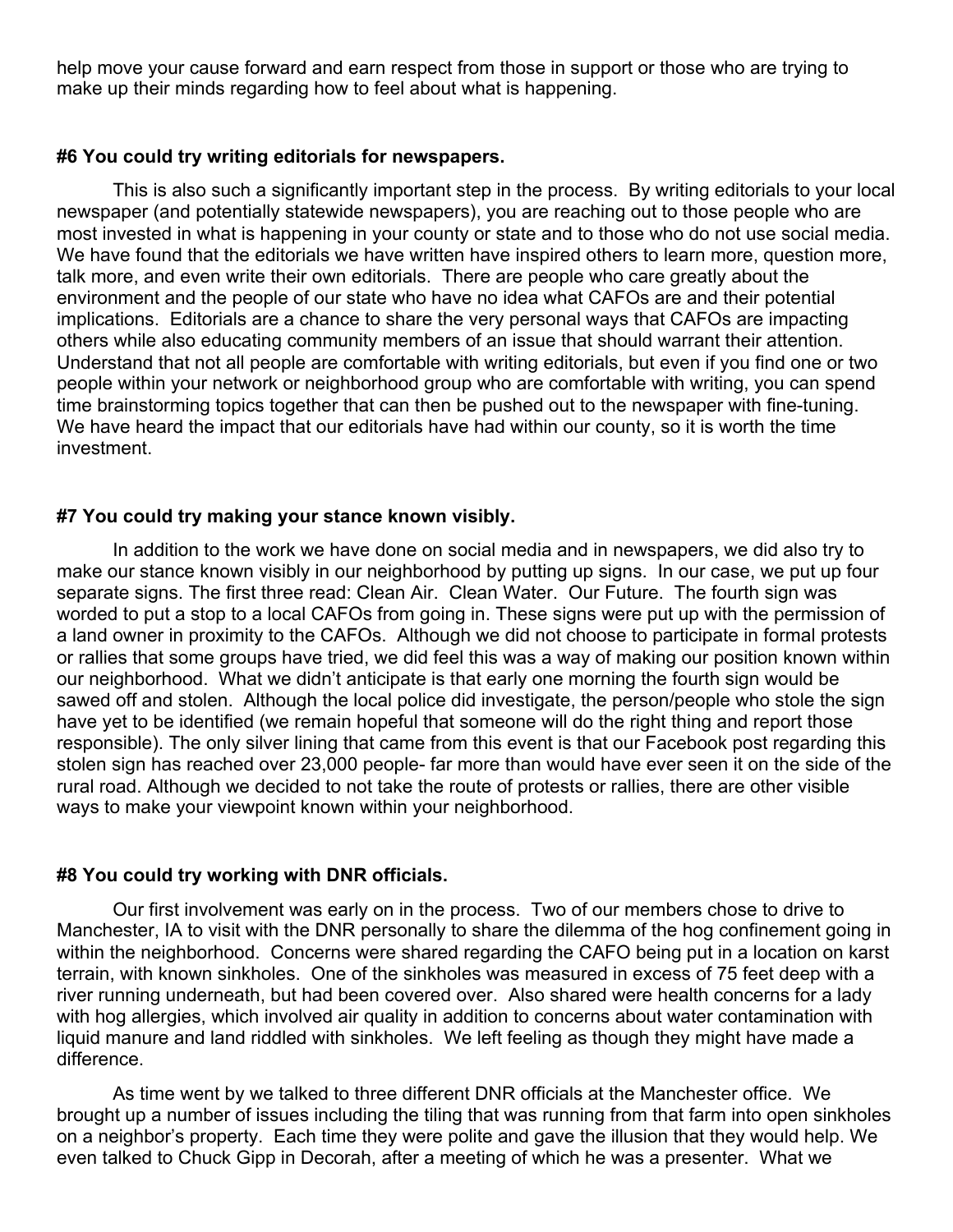realized after all these interactions was that the DNR either could not help us, or would not, we started looking for other avenues to help us.

By this time a second confinement was staked out nearby, and the first confinement needed to move its site farther away. So our attempt continued to point out sinkholes in that area. They did come to investigate, but were not convinced that the pond, newly formed, next to the CAFO was a sinkhole. We contacted the DNR numerous times to have them measure the distance from the CAFO to the nearest Amish neighbor. They never did measure to see if it was 1,250 feet away. Those neighbors are suffering from the horrible smells coming from the confinements. We are not convinced that the DNR fully met their responsibilities in regard to our pleas, our letters, our suggestions, and our needs as a neighborhood. The question remains, are they even allowed to help?

#### **#9 You could try monitoring conditions after they are built.**

If you are like us and you have tried all you can but the CAFOs have still been built, there are a few things that you can still do. One of which is to continue monitoring the impact the CAFOs are having within your neighborhood. This can include making note of the days the smell reaches your property- perhaps marking it on a calendar. Water testing will also be recommended, especially after rainy periods or recent manure application. If you have a pre-existing condition like those within our group do, make note of any health changes or allergic reactions. Unfortunately, as of March 2017, filing a legal claim of nuisance against these CAFO operations has become more difficult, but keeping track of the information still may prove helpful down the road. Don't be afraid to share the information you have collected through social media and editorials. People who don't know what it is like to live next to CAFOs deserve to know what others are experiencing, so help paint the picture for them by telling your story.

#### **#10 You could communicate and work with county supervisors.**

We have found our Howard County Board of Supervisors very supportive of our concerns. Reach out to your county supervisors and let them know how you feel. You might be surprised to see what they are willing to try to support you. Invite them to your meetings or ask about attending and speaking at a board meeting. We are grateful to what our county supervisors have been trying to do in support of our county.

#### **#11 You could try putting pressure on state government officials.**

For our government officials to make change, they need to feel as though there are enough people out there who would support and vote for the change. Writing letters, sending emails, sharing your stories, and demonstrating strength in numbers does bring attention to the issue. This is a bipartisan issue that merits attention. Let legislators know that you would support those running for office who plan to strengthen the Master Matrix and have tighter rules and regulations for CAFOs.

#### **#12 You could try our newest approach- a restrictive covenant.**

We are excited to share our latest efforts in hopes that it will make a difference. We feel it will give people a chance to take a stand, stop the spread of CAFOs in rural areas, and make lawmakers take notice.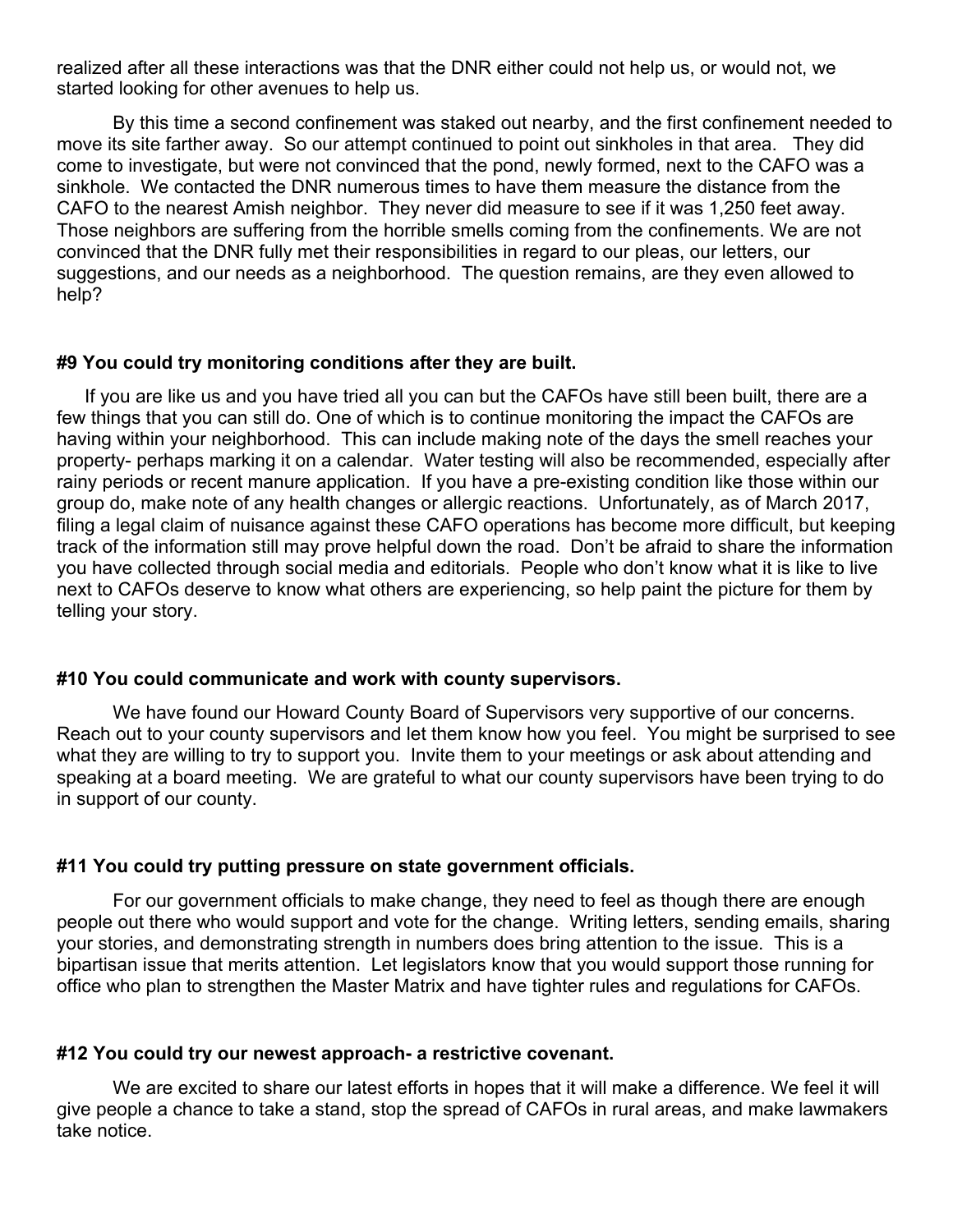# **Consider Forming a Covenant**

As defined in Webster's Dictionary: a written agreement or promise usually under seal between two or more parties especially for the performance of some action.

# **How does this work?**

For our group, Northeast Iowans for Clean Air and Water, in Howard County, Iowa, after exhausting all possible actions to stop two hog confinements, we were interested to hear about a covenant by a lawyer in NE Iowa, Karl Knudson. He came to our weekly meeting, along with a man who was familiar with a covenant that Karl had written for his neighborhood.

After listening and learning about how a covenant can be used to keep CAFOs out of our area, we were interested. After the lawyer left, we talked, voted, and we were in!

The good part of taking this action is that you are finally in control of your lands. We decided that with the lawyer's help we would draft an agreement that would appeal to a large number of people. After discussing several different ideas, we decided to keep the covenant simple. Simple works.

Our covenant contains the basic agreement that we, now and in the future, will not allow CAFOs and liquid manure on our lands. Of course, in legal talk, it sounds more important. None the less, it allows neighborhoods to stop the spread of CAFOs in their area, if enough people sign up.

After the covenant was agreed upon, the lawyer created the document. After that, our group contacted the neighbors, had informational meetings about the covenant and found neighbors who wanted to join our cause. Finally, we had a meeting to sign the document in the presence of a notary with the last step being to record the document at the Howard County Court House.

# **What you need to know:**

First of all, you need to form a group who can meet weekly for updates. You need a group of dedicated people with some time to plan, organize, and contact neighbors. You will need someone to keep the information in one place.

Next: You need to create a covenant, or you can use our covenant, if you want, which would save you time and money. The lawyer is willing to allow others to use the covenant that was created by our group. In other words, there is no need to reinvent the wheel. We will share our covenant.

Then I would suggest that you invite the neighborhood to a meeting to have a pledge night with someone who would explain what you are attempting to do with the covenant. At that meeting, you could have the neighbors who are interested, sign a pledge sheet. I would also have them write their name and address which will help you in the next step.

The next step would be to send one member of your group to the court house to the Recorder's Office. You might want to tell the office staff what you need and why. Tell them that your neighborhood is entering into a covenant to restrict CAFOs in the neighborhood. If you provide the names and addresses of the interested neighbors, they can provide the legal descriptions of the exact location of their lands which you will need for the final document, the covenant. You will be charged a small fee for each page.

Once you have contacted the remaining neighbors who did not attend the pledge meeting, and collected their names and addresses you should have your group. You will need to get their legal descriptions of locations of their lands from the court house, as well.